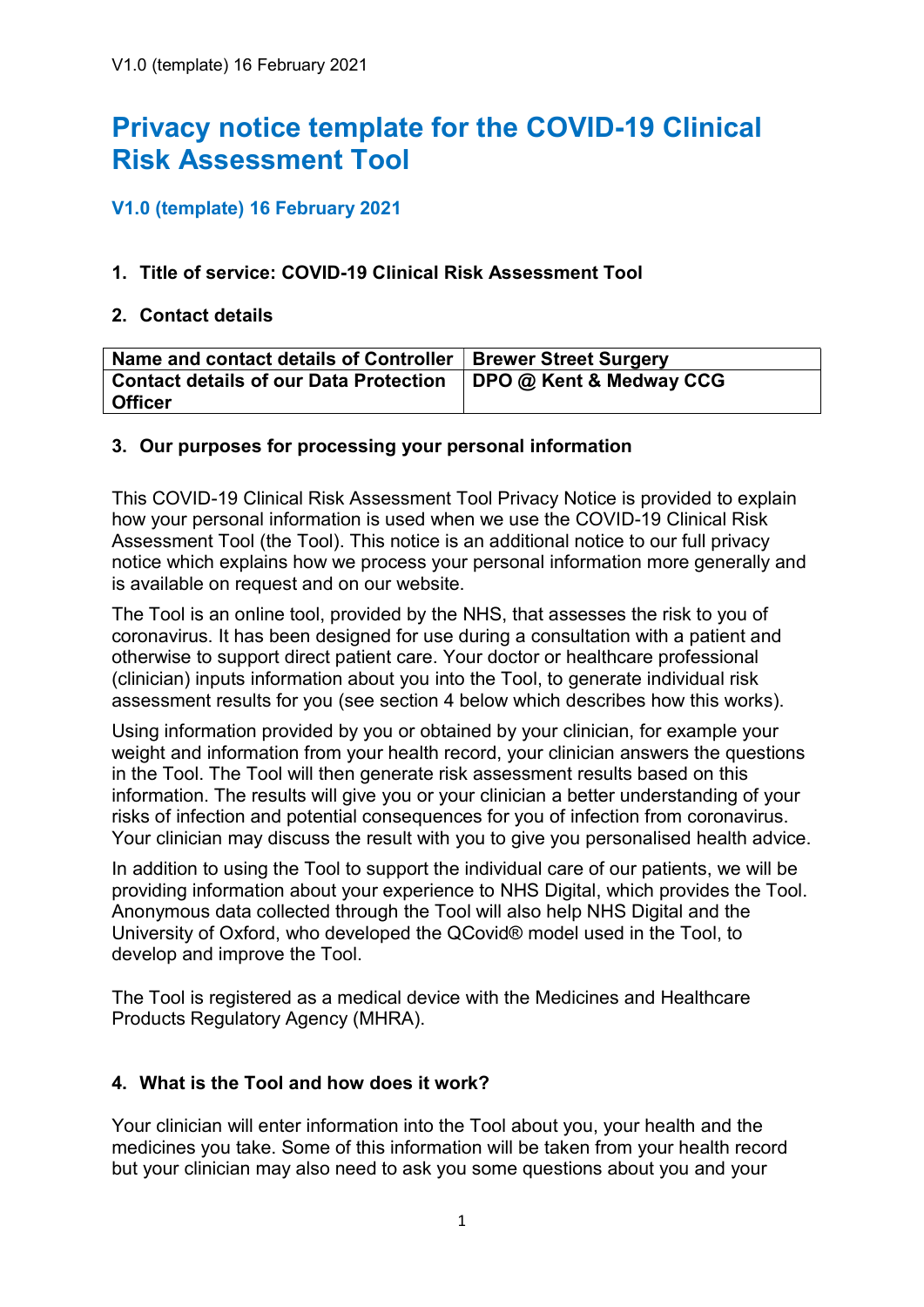health. They may also need to measure your height and weight to work out your body mass index (BMI).

The Tool will generate results for absolute risk and relative risk (see below), estimating how likely it is that you will:

- catch coronavirus and go to hospital
- catch coronavirus and die

All of the information used to answer the questions in the Tool is required because it has been identified as a factor which is relevant to the risk of catching and being hospitalised or dying from coronavirus.

The Tool has been developed from research by the University of Oxford about how people have been affected by coronavirus. The Tool uses a model called QCovid® which was developed based on information about people who had coronavirus in early 2020. The University of Oxford looked at data about people who went to hospital or died as a result of coronavirus during the first wave of the pandemic and combined it with data from hospital records and GP surgeries.

To develop the QCovid® model used by the Tool, the University of Oxford analysed this data to find out if certain things impact how coronavirus affects people. Researchers found that some things make it more likely that a person will need to go to hospital or die from coronavirus – these are called 'risk factors'.

Risk factors that were identified as important included: age; body mass index (BMI); ethnicity; certain health conditions and where people live. The University developed a model which weighted each of these factors and this is used within the Tool to generate risk assessment results from the information entered about you by the clinician. The results may support a discussion between you and your clinician about what your level of risk means for you or otherwise used by your clinician for your healthcare.

The Tool will estimate your 'absolute risk' and 'relative risk'.

'Absolute risk' is the risk of catching and being hospitalised or dying from coronavirus. This is based on data from the first wave, alongside a second time period (May-June 2020). For example, an absolute risk of 1% (or 1 in 100), would mean that we would expect 1 person to be hospitalised or die with the same characteristics and 99 to not be hospitalised or die.

'Relative risk' is the risk of catching and being hospitalised from coronavirus based on your information and risk factors compared with a person of the same age and sex, but no other risk factors. For example, a relative risk of 2 would mean that we would expect you to be twice as likely to catch and be hospitalised or die from coronavirus than somebody of the same age and sex with no other risk factors.

The risks factors used to develop the QCovid® model used in the Tool, are based on data collected in the first few months of the pandemic in 2020. These risks are changing over time in line with infection rates, social distancing measures and individual behaviour. It is based on data collected between February and April 2020,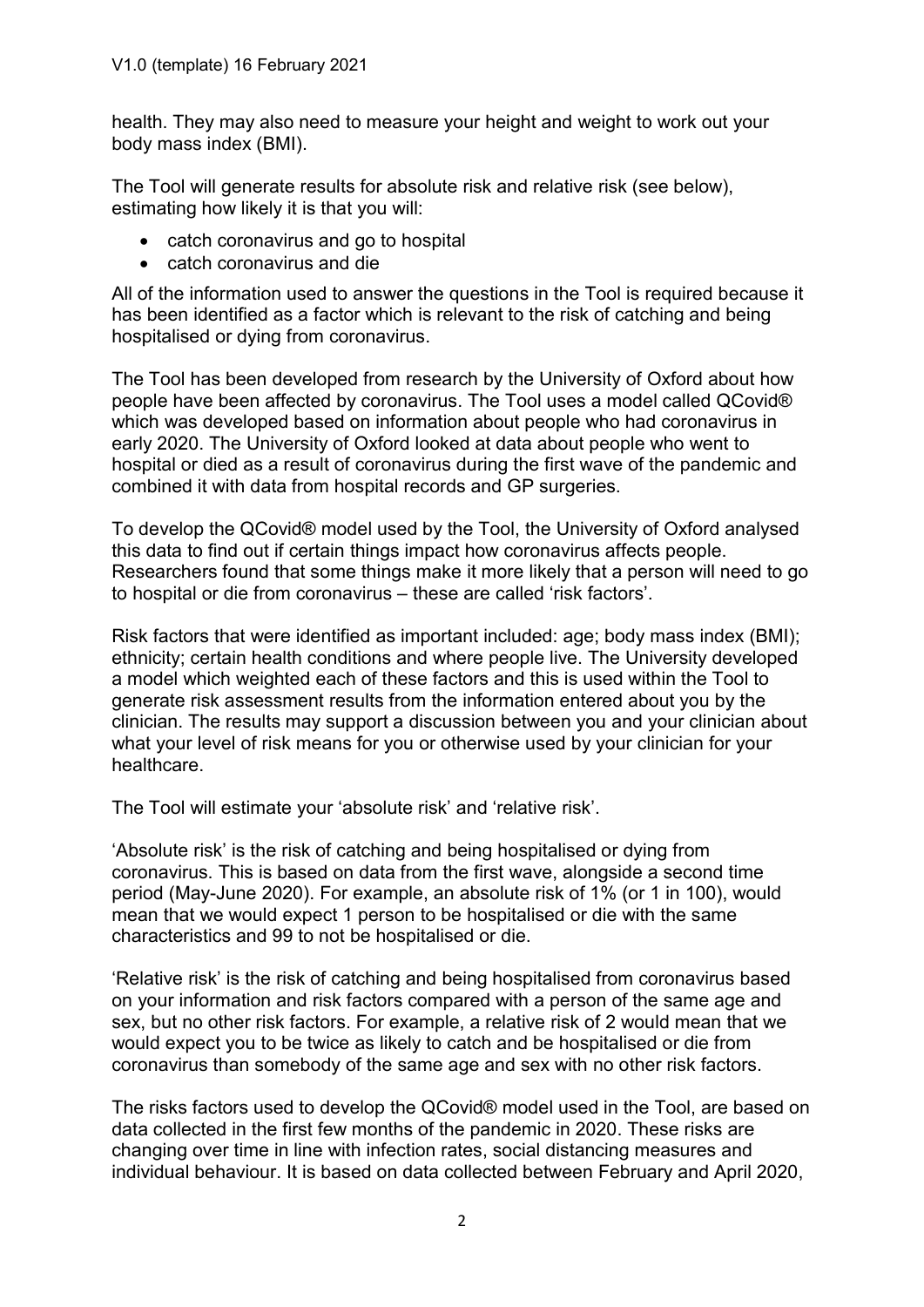at a time when different measures were in place for shielding and social distancing and different national restrictions were in place. This means that, although risk assessment results are generated for you using the Tool, your clinician will consider these alongside shielding, social distancing and local or national restrictions, which may be different from when the QCovid® model was developed.

Because we don't yet have enough research about some groups of people, risk assessment results may not be accurate for:

- People aged under 19 and over 100, because the research was done on adults aged from 19 to 100 and because very few children became seriously ill with coronavirus.
- People who are trans or intersex, because the research was done using information about the sex people were registered with at birth
- People who are pregnant, because only small numbers of pregnant people were included in the research so we cannot be confident about their level of risk.
- People who were asked to shield during the first wave because, when the research was done, many of these people were shielding at home and so were less likely to catch coronavirus. This means the Tool may underestimate the risk for these people.

Your clinician will explain more about these limitations when they tell you what your risk assessment means for you. Risk assessment results will not be used in isolation to remove anyone from the Shielded Patient List (SPL). However, your clinician may use the Tool as part of their assessment of whether you should be placed on the SPL.

Researchers are continuing to learn more about coronavirus as more information becomes available. The QCovid® model used in the Tool will change and be updated over time as more information becomes available. The online service will be updated to reflect changes to the model.

## 5. Our legal basis to process your personal information

Your clinician is processing your personal data in order to answer the questions in the Tool and to record the risk score in your health record. This is to provide you with safe care and treatment.

Under the UK General Data Protection Regulations (UKGDPR) we are allowed to process your personal information using the Tool for the purposes of providing you with healthcare services. This is called "Public Task" under the UKGDPR and is allowed under Article 6(1)(e).

We are also processing personal information about your ethnicity and health conditions to use the Tool. This is also for a healthcare purpose and this is allowed under Article 9(2)(h) of the UKGDPR and under Schedule 1 of Paragraph 2 of the Data Protection Act 2018.

## 6. Categories of personal information we process when using the Tool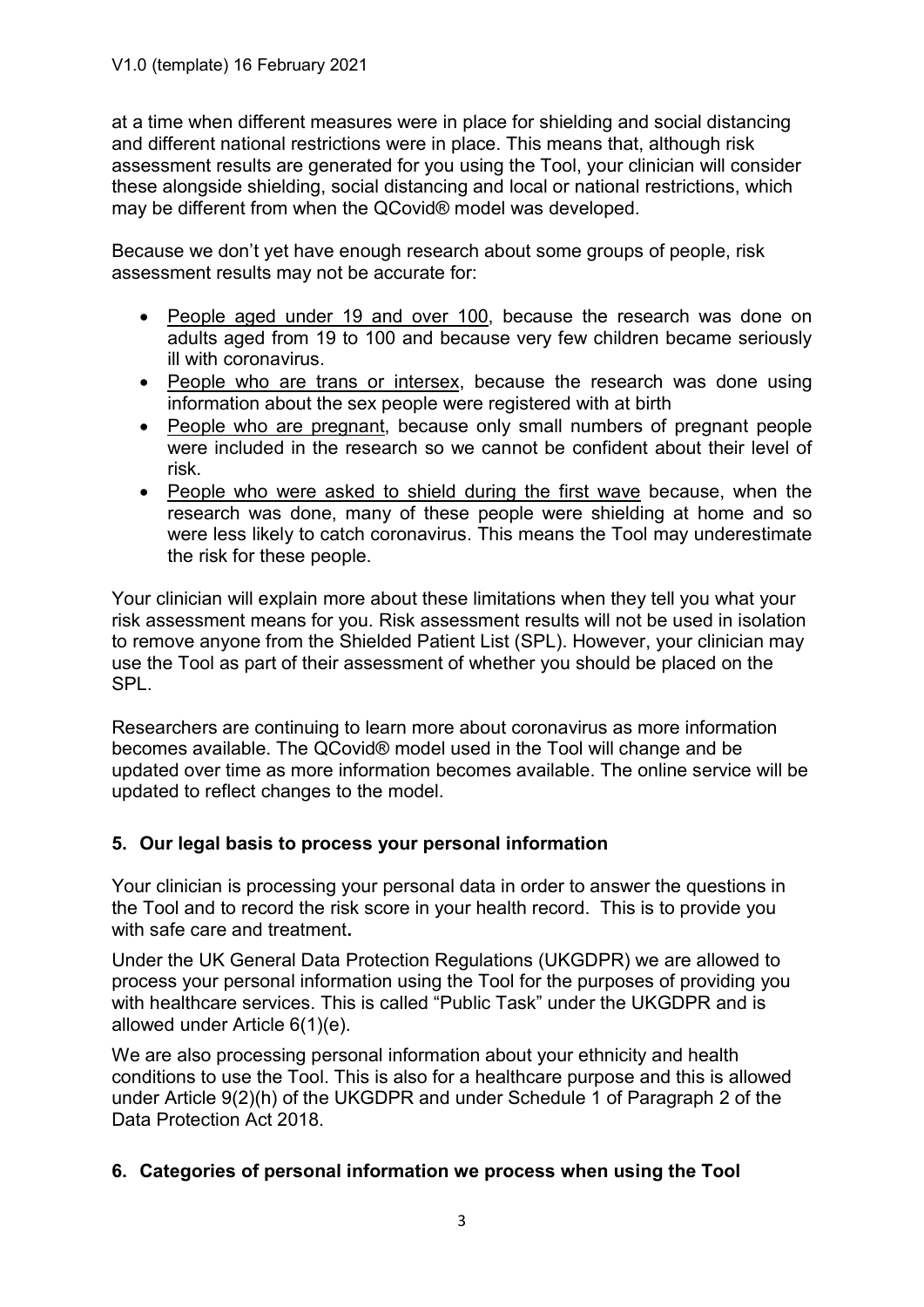Your clinician will input the following about you into the Tool using information you have provided or taken from your health record:

- Age (19-100)
- Sex registered at birth
- Ethnic group
- Living arrangements (whether you live in your own home, in a care home or are homeless)
- Postcode (to identify a Townsend deprivation score, a well-known way of measuring deprivation based on data from the 2011 Census). Your postcode is deleted from the Tool once the Townsend score is created.
- Health information, including
	- $\bullet$  Height (cm), Weight (Kg) used to calculate BMI
	- Cardiovascular diseases
	- Respiratory diseases and treatment
	- Metabolic, renal and liver conditions
	- Neurological and psychiatric conditions
	- Autoimmune and haematological conditions
	- Cancer and Immunosuppressants– If you have a diagnosis of certain cancers and you have been prescribed if you have been prescribed 4 or more times with certain immunosuppressants in the last 6 months.

The Tool takes the answers we have provided to the questions above and generates a risk assessment result which will allow your clinician to provide personalised advice to you about your risk and otherwise for your healthcare.

## 7. Who we share your information with

We do not include any personal information that would identify you when we are answering the questions in the Tool.

The only information which could be used to potentially identify you is your postcode. For most people, postcode alone would not identify them because usually a number of different people live within a postcode area. However, just in case you are the only person who lives at your postcode, the Tool immediately converts your postcode to a number which relates to a Townsend deprivation score, a well-known way of measuring deprivation based on data from the 2011 Census. This number, which cannot identify you, is used by the Tool to generate risk assessment results and your postcode is then deleted from the Tool.

Anonymous data, which is the information provided to answer the questions in the Tool and which cannot identify you, will be collected by NHS Digital who provide the Tool. This anonymous data may be shared with the University of Oxford and the Department of Health and Social Care to help develop and improve the Tool and the QCovid® model developed by the University which is used in the Tool.

## 8. More information